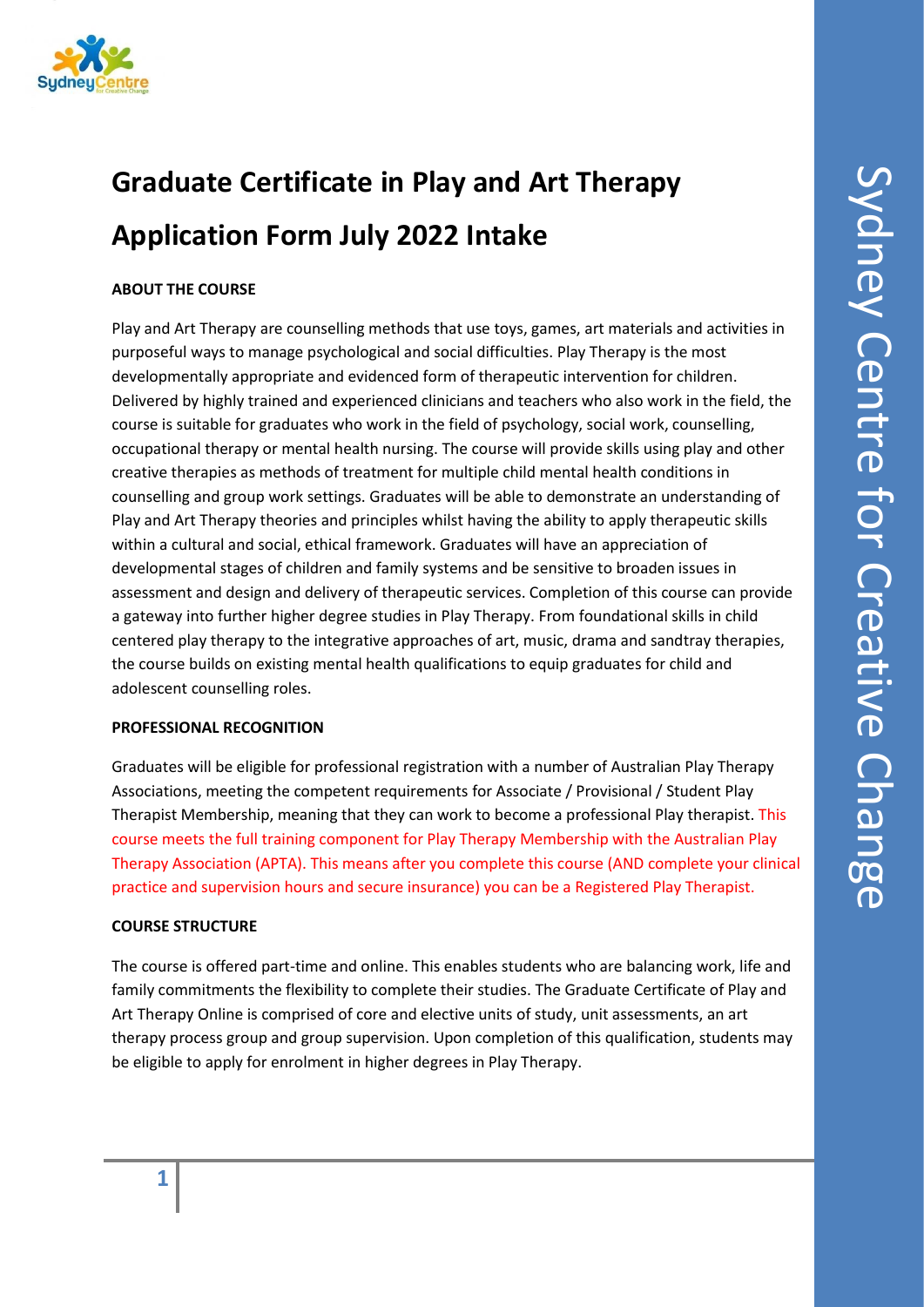#### **APPLICATION CRITERIA**

Applicants must have successfully completed a recognised Bachelor degree or equivalent in the fields of psychology, social work, counselling, occupational therapy or mental health nursing or a Masters degree in art therapy, music therapy or dance/movement therapy and hold (or be working toward) registration with your Mental Health Registering Body. A clear Police Check and/or Working with Children Clearance Notice is required by students before they can enrol.

#### **GRADUATE PLAY AND ART THERAPY TRAINING WITH SYDNEY CENTRE FOR CREATIVE CHANGE OFFERS:**

• Advanced specialist training in a range of Play and Art Therapy modalities with skilled, experienced trainers,

• Sound theoretical and evidence-based foundations in play and art therapies, skills-based training, experiential learning and self-reflective processes that provide enriching opportunities for professional and personal development,

- Learning about effective ways to engage and contract with, support and involve parents and carers in Play Therapy,
- Development of therapeutic skills and practices to work with children from 2 -22 years old with a range of presentations and diagnoses,
- A highly intensive, safe and supportive learning environment in a small group of no more than 12 students,
- Completion of a highly professional program of study to enhance employment prospects in the fields of child and adolescent counselling and Play Therapy,
- Clinical supervision with leaders in the field of Play and Art Therapy,
- Play and Art Therapy training that offers a sequential pathway for those in Australia to become a Clinical Member and Registered Play Therapist with peak Play Therapy associations in Australia,
- Elective Training with approved training providers for ongoing professional development with PACFA and ACA, peak bodies for counsellors and psychotherapists in Australia,

• The opportunity to network with and get support from highly trained Play and Art Therapists and specialists in this field.

#### **ESSENTIAL REQUIREMENTS FOR COURSE APPLICATION**

Course applicants must have:

1.A recognised mental health qualification at the following level:

- Psychology minimum Bachelors level with current or completing registration or
- Social Work minimum Bachelors level with current or completing registration, or
- Counselling minimum Bachelors of Counselling or post graduate qualification in counselling, or
- Creative Art Therapies, Music Therapy, Art Therapy or Dance Therapy at Masters level, or
- Occupational Therapy minimum Bachelors level with current or completing registration, or
- Mental Health Nursing minimum Bachelors level with current or completing registration.
- 2. A current Working with Children Check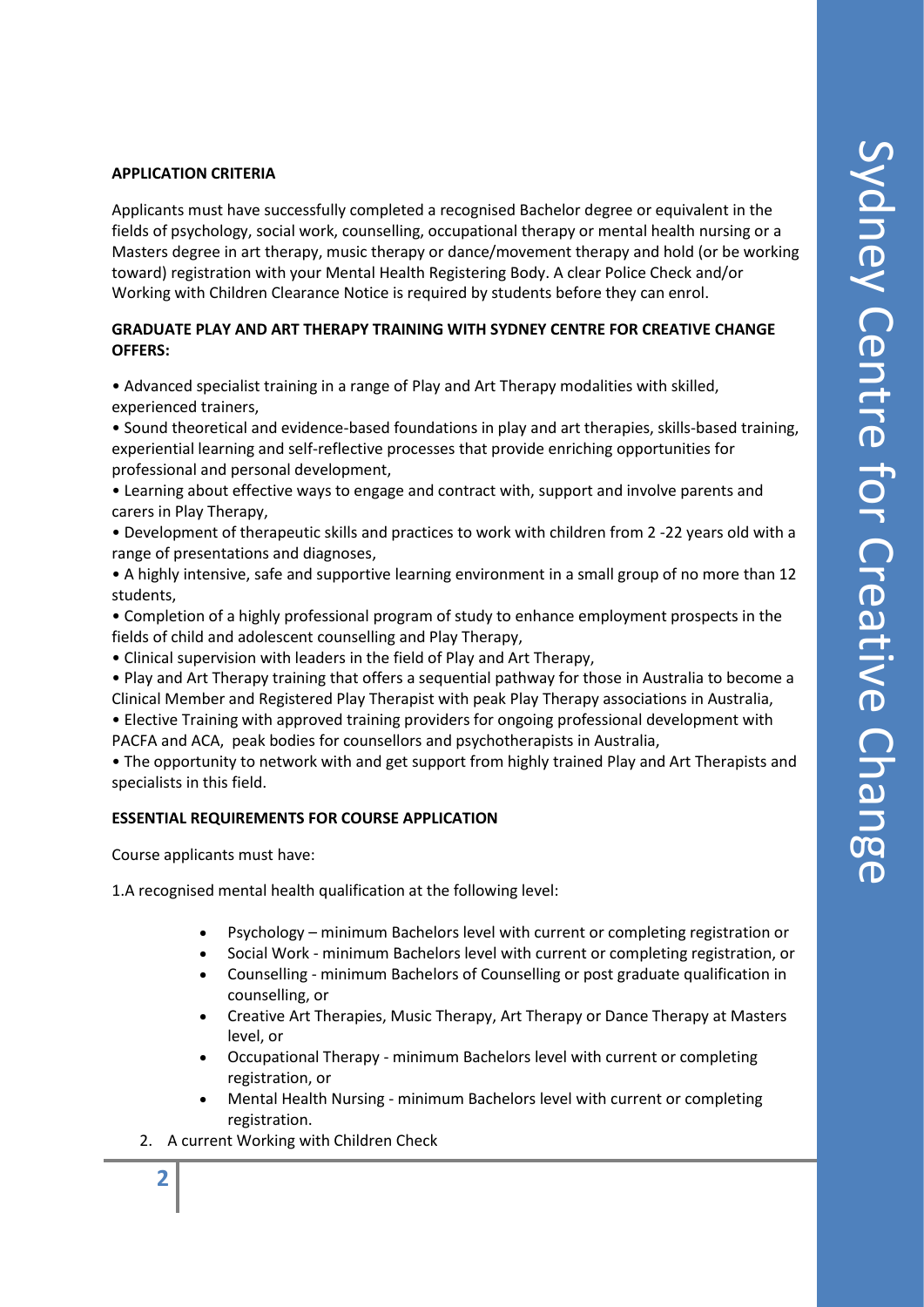- 3. Have, or be eligible for, registration, licensing or student / trainee membership with the relevant counselling, social work or other mental health registering body, board, association or federation in Australia, or other country e.g. APS, Australian Social Workers Association, a member of one of the PACFA member associations (www.pacfa.org.au), on the Psychotherapists and Counsellors Federation of Australia Register (PACFA), Australian Counselling Association (www.theaca.net.au)
- 4. A capacity to be self reflective and committed to personal growth and self-development.

#### **COURSE OVERVIEW AND TRAINING DATES July – November 2022**

The course consists of 200 hours of training to be completed. The online training in this Certificate Course will include both Core and Elective Training Units and Webinars. There are 5 x 3 day Core Course Units, 10 x 90min live Webinars and 11 Elective Course Units from which 18 points can be selected. Included in this course is 72 hours online learning including: pre-recorded webinars, academic readings and exercises, graded assessments and maintenance of reflective learning portfolio throughout the course that you can individually pace. Additionally, this course entitles you to 10 hours of group supervision and 10 hours of an Art Therapy Group.

#### **TOTAL COURSE HOURS IS 200**

Including 90 hours Core Course Units Live Online 36 hours Webinars (live and on-demand) and written reflections 36 hours reflective journal and assessments 18 hours Elective Course Units Live Online 10 hours Group Supervision Live Online 10 hour online Art Therapy Group

#### **CORE COURSE UNITS**

#### **UNIT 1 Foundations of counselling children and young people**

Ethical, legal, social and developmental principles in working with children and young people. Child-Centered Play Therapy Part A **Dates:** 11-13 July, 2022 **Times:** 9am – 4pm AEST

#### **UNIT 2 Introduction to Play Therapy \***

Child-Centered Play Therapy B/ Pluralistic Play Therapy Approaches: Introduction to Play Therapy Models – CBT, Gestalt, Adlerian, Jungian, Play Therapy Dimensions Model **Dates:** 8 – 10 August, 2022 **Times:** 9am – 4pm AEST *\*Successful completion of assessment of skills required for Certificate continuation. A certificate of attendance will be offered to those exiting at this point.*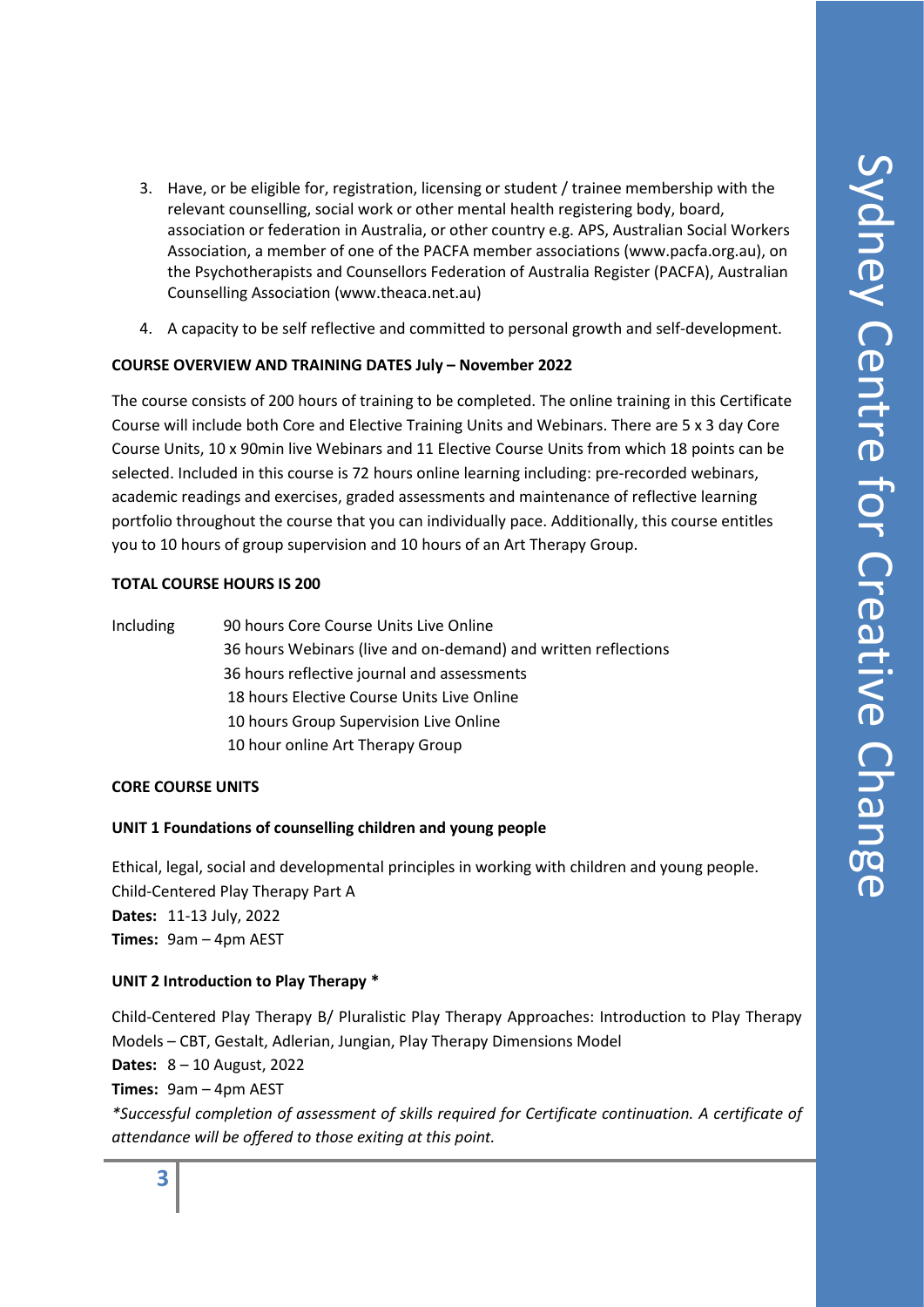#### **UNIT 3 Introduction to Art Therapy**

Art based therapies exploring a range of art therapy media and methods for counselling children and young people individually and in groups.

**Dates:** 12-14 September, 2022 **Times:** 9am – 4pm AEST

#### **UNIT 4 Symbols, Sand trays and Stories**

Working with symbols, sand trays, stories and therapeutic card sets for older children and adolescents with a range of presenting issues, exploring a range of therapeutic methods. **Dates:** 10 – 12 October, 2022 **Times:** 9am – 4pm AEDT

#### **UNIT 5 Introduction to Music, Movement and Drama Therapy**

Creative movement, music, purposeful games, activities and drama for therapeutic group and individual work with children and young people.

**Dates:** 21 – 23 November, 2022 **Times:** 9am – 4pm AEDT

#### **ELECTIVE COURSE UNITS TBC (18 points required)**

#### **Three Point Units**

- Playful Therapy: Narrative Based Activities for Assessment and Intervention
- Tree of Life: Creative Art Process
- Finding Your Hero: Narrative Storytelling Strategies for Counselling
- Supporting Grieving Children
- Welcome to Dramatherapy
- Puppets in Play Therapy
- Infant Mental Health and Messy Play
- Managing Child Aggression in Therapy
- Movement Interventions for Child Counselling

#### **Six Point Units**

- Creative Interventions for Children with Anxiety
- Creative Interventions for Children with Trauma

#### **Play Therapy Clinical Supervision**

Course participants who successfully complete Core Unit 1 and 2 and pass related assessments can engage in 10 hours of group supervision with a play therapy approved supervisor.

#### **Online Art Therapy Group**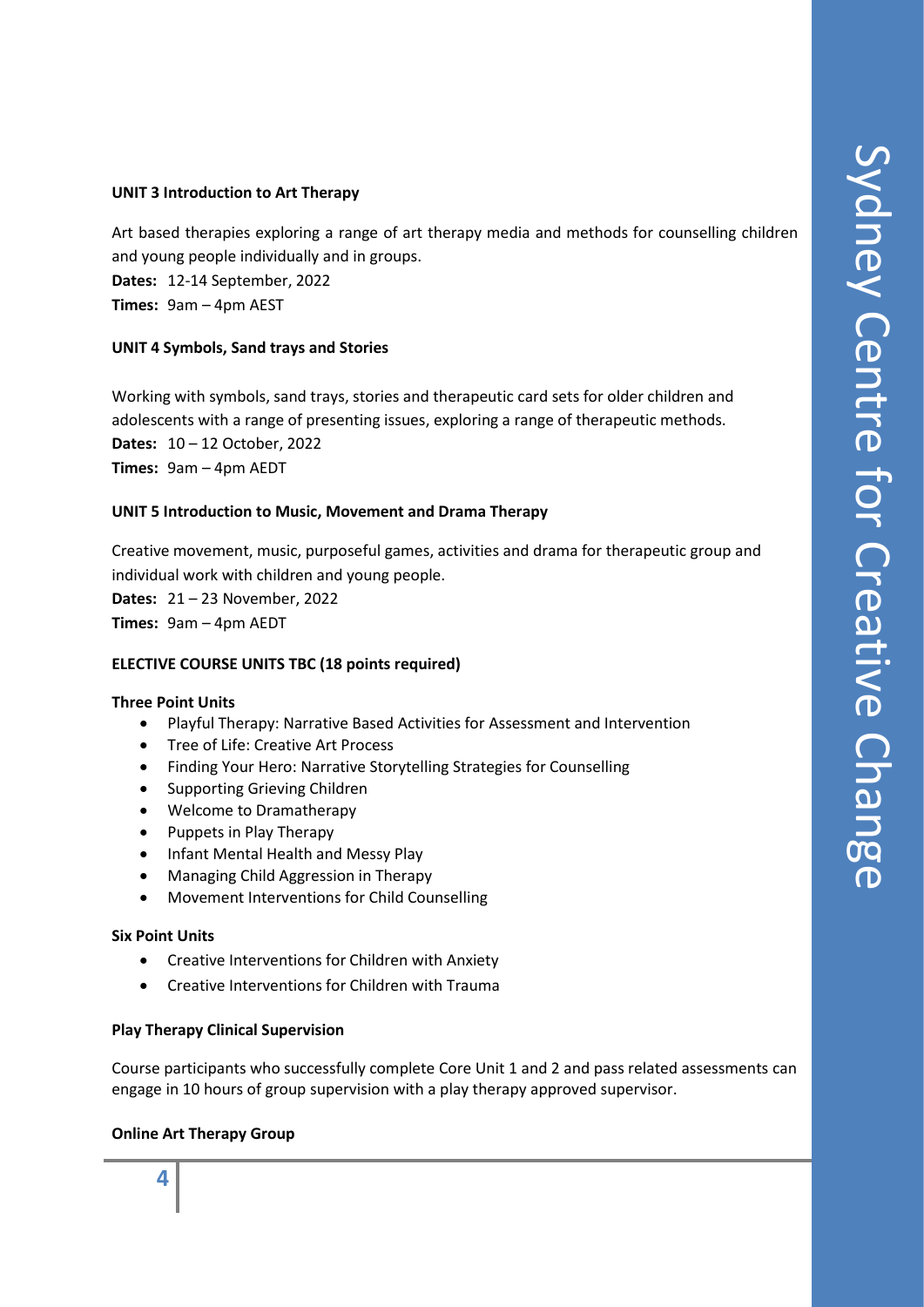Weekly two-hour group for 5 weeks from Thursday 15<sup>th</sup> September 7.00-9.00pm AEST

#### **COURSE PROCESSES, ASSIGNMENTS AND READING REQUIREMENTS INCLUDE:**

- Attendance at and active participation in all scheduled training events,
- Completion of all assessments,
- Maintenance of a reflective learning journal,
- Reading books and articles,
- Reflective written processes, practical activities and exercises,
- Participation in group sessions.

#### **COURSE TRAINERS**

Principle Trainer – Jacki Short

Jacki is a Registered Play Therapist and Supervisor and a Registered Counselling Psychologist. She is an active member of the Australasian and Pacific Play Therapy Association and the Australian Psychological Society. She is one of the leading trainers in Play Therapy in Australia and developed the Graduate Certificate in Play and Art Therapy to provide fellow mental health clinicians with a broad range of play therapy skills for working with children and young people. Jacki has more than 30 years' experience in counselling and group work with children and young people in schools, hospitals, welfare organisations and private practice. She has extensive training, a passion for and commitment to high quality training and support for others in Play Therapy.

#### **COURSE FEES**

Non-refundable Administrative Fee \$100 Full fee for this course is \$7000 inc GST. Payment plans available upon request.

#### **APPLICATION PROCEDURE**

An application for the Graduate Certificate of Art and Play Therapy must be submitted to info@ sydneycentreforcreativechange.com.au Following receipt of completed application form, applicants who meet criteria for course inclusion will be invited to attend an online intake interview. Referees will then be contacted and all applicants will be notified of their course status.

#### **FEEDBACK FROM COURSE GRADUATES**

*√ The course has encouraged me to think outside the box and challenged me to be more creative in my work with children and young people. I feel inspired and refreshed with new ideas. I have learnt so many useful and meaningful ways to work therapeutically with children and young people. I find myself growing as a person and professionally. I highly recommend this course to new and experienced clinicians who are passionate to work with children and teens.*  **Trang Nguyen, Mental Health Social Worker**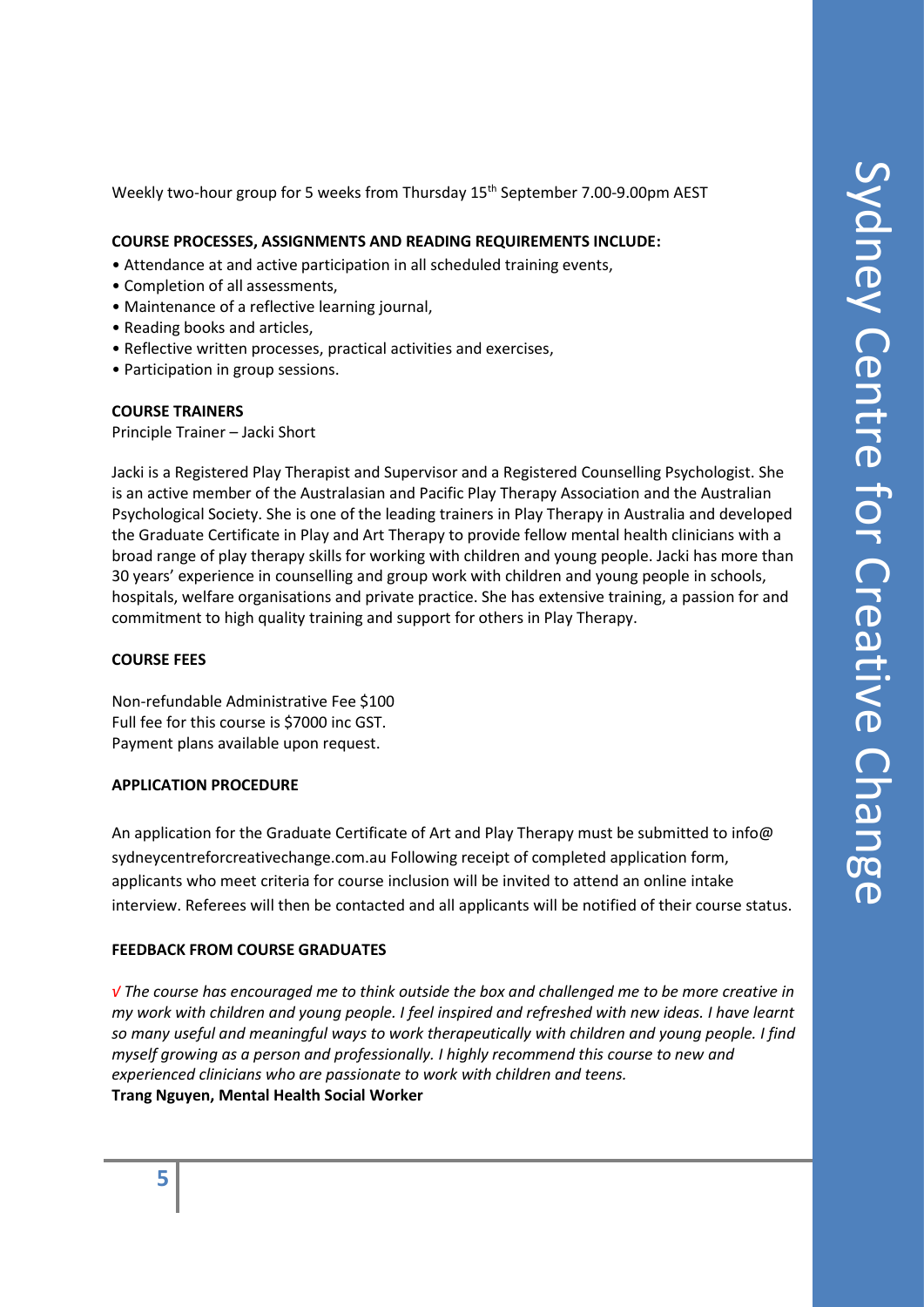*√ The course is structured extremely well, beginning with a focus on non-directive child led play therapy which really seemed to ground the qualities needed to support kids therapeutically. Then with each following module there seemed to be more scope (and more challenge) to engage personally in the expressive forms I was learning. The end result is that I have learnt the theory and skills needed to support the kids I work with as well as personal experience that has made me a more playful and adventurous counsellor (and human).* **Donna Spillman, Counsellor**

*√ Of all the training I have done, the knowledge and skills you gave me have been sustained the best. I feel I have not only learnt so much but felt, lived and taken on board this whole new philosophy of working with children and adolescents. I've been motivated and inspired to follow what makes my heart sing, not just work. Thank you, for allowing me to realise I'm in the right field of practice and that I can give this work my own flair, flavour and colour. I'm finding myself really thinking about the work I'm doing with children now and enjoy being on this journey with them. You create VERY special moments in time for people and I think every one of us walked out of the course with so much more than we ever thought we'd receive. Thank you.* **Social Worker**

*√ I'd have to say, the course and its content grabbed me from Day 1! I enjoyed the fact that we got into the role plays by Day 2 and had lots of opportunities to practice. Great learning for me! The case studies helped to put play therapy into "real life" after the role plays, loved them too.I felt apprehensive about the 3 days of art therapy because I see myself has having few artistic skills. In fact they were the most emotional and powerful days of the course for me. I've never done art therapy and my anxiety around my artistic talents simply melted away. The experiential aspect was amazing and the only way to learn! I have never enjoyed a course as much as I've enjoyed yours. I would do it again in a heartbeat! My head was buzzing for days after each workshop, but in a good way! Thank you ! Thanks for your generosity of information, your gentle way of containing the emotional moments, the caring, calming and trusting environment you created and your infectious passion for play therapy.*  **Counsellor, Anglicare**

*√ The days were well planned and executed. Information shared and learnt was amazing, all worth putting into practice. The applications to my work from this training make me feel proud of the person and psychologist I am becoming.*



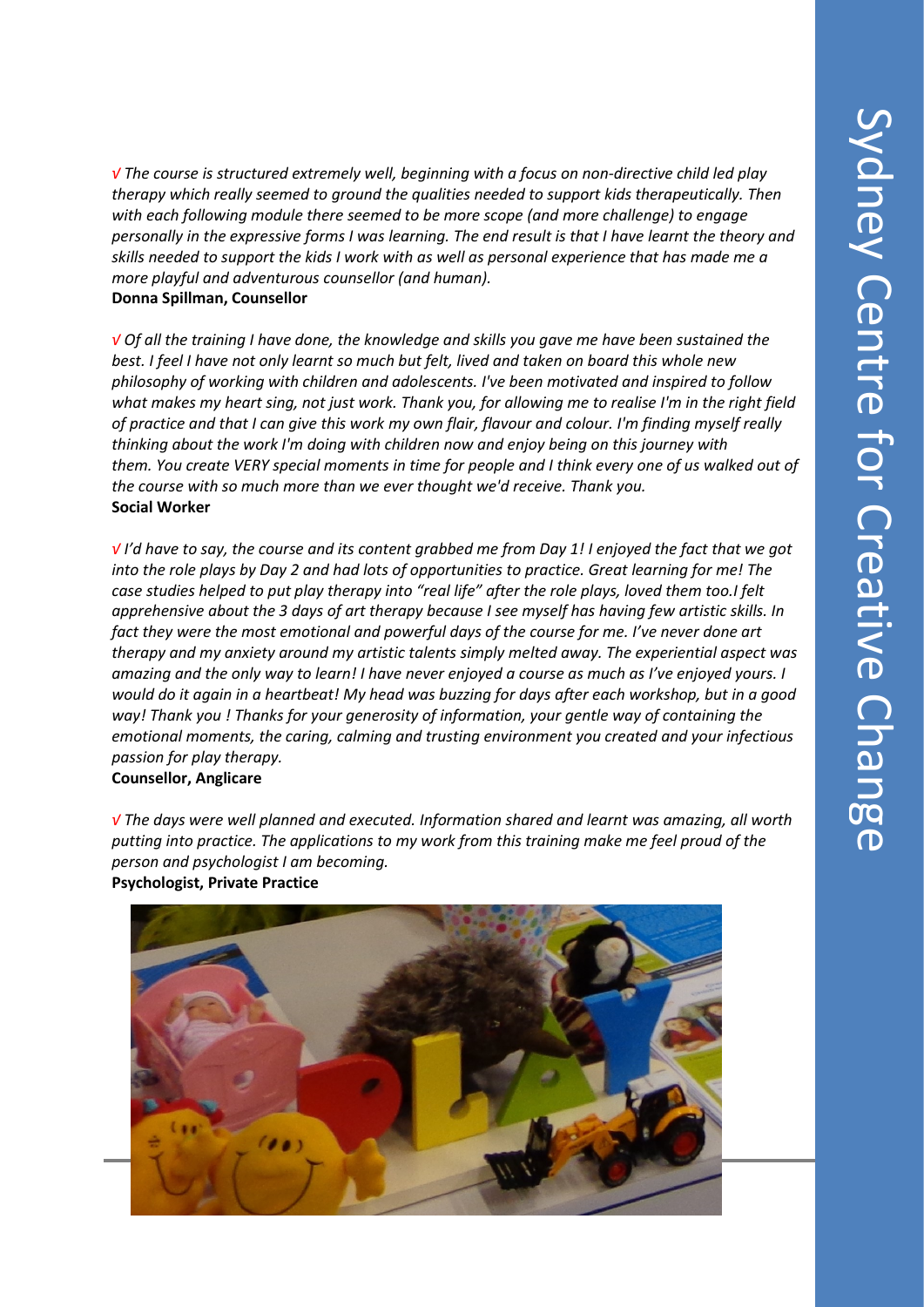

# Graduate Certificate in Play and Art Therapy July 2022 Intake **Application Form**

1.Name:

2.Address:

3.Telephone numbers:

4.Email address:

5.Current qualification/s and/or courses completing:

6. Please attach your current CV including certified copies of qualifications and awards.

7. Current occupation:

8. Please state your details of membership, registration or licensing that you have with a relevant mental health association, board or body.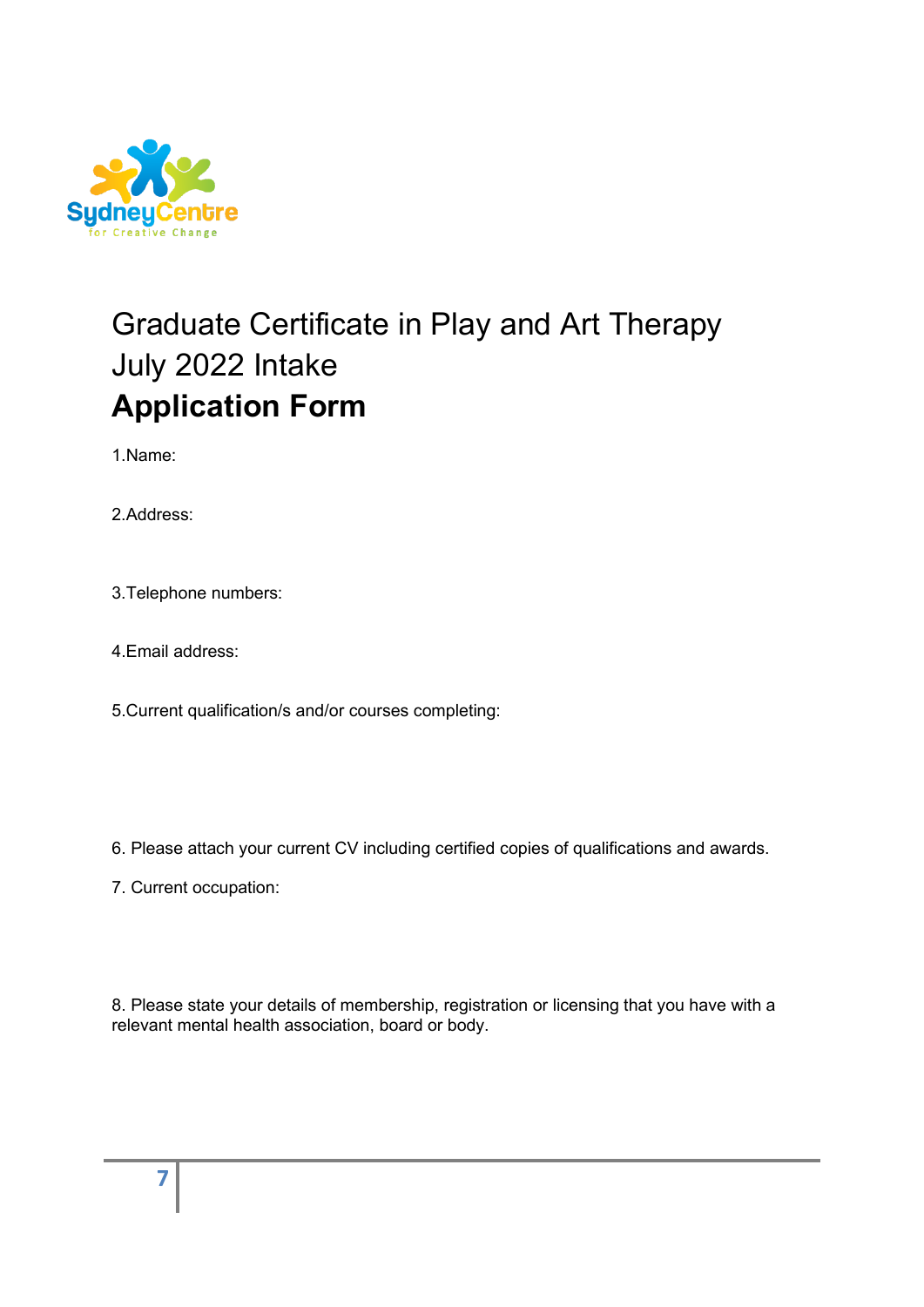9. Please outline your prior experience with children.

11. Please attach a certified copy of your Working with Children Check approval

12. Referee Report – A professional referee report needs to be completed and submitted as part of your application. This can be from a manager, supervisor or team leader or another who has known you in a senior clinical capacity at work in the last five years. If you have recently completed your studies, this report can be completed by a lecturer or placement supervisor who has known you personally in the last four years and is happy to be contacted by phone to discuss your application.

# **Application Checklist**

- □ Typed application
- □ Current CV
- □ Certified copies of qualifications and awards
- □ Certified copy of Working with Children Check
- □ Professional Referee Report

# **Payment Information**

Applications for registration MUST be accompanied by \$100 non-refundable deposit to secure your place in the course. Registration will not be processed until payment information is received. Payment plan available upon request.

## **Cancellation Policy**

All payments are non-refundable but may be transferable in some circumstances. Sydney Centre for Creative Change reserves the right to cancel the course if minimum numbers for registration are not met. Full monies paid in this instance will be reimbursed.

By signing below, I indicate that I understand and accept these terms and conditions.

Signature of Applicant ...............................................or tick box □ Date .........................

Please email your application with scanned documents to: Jacki Short [info@sydneycentreforcreativechange.com.au](mailto:info@sydneycentreforcreativechange.com.au)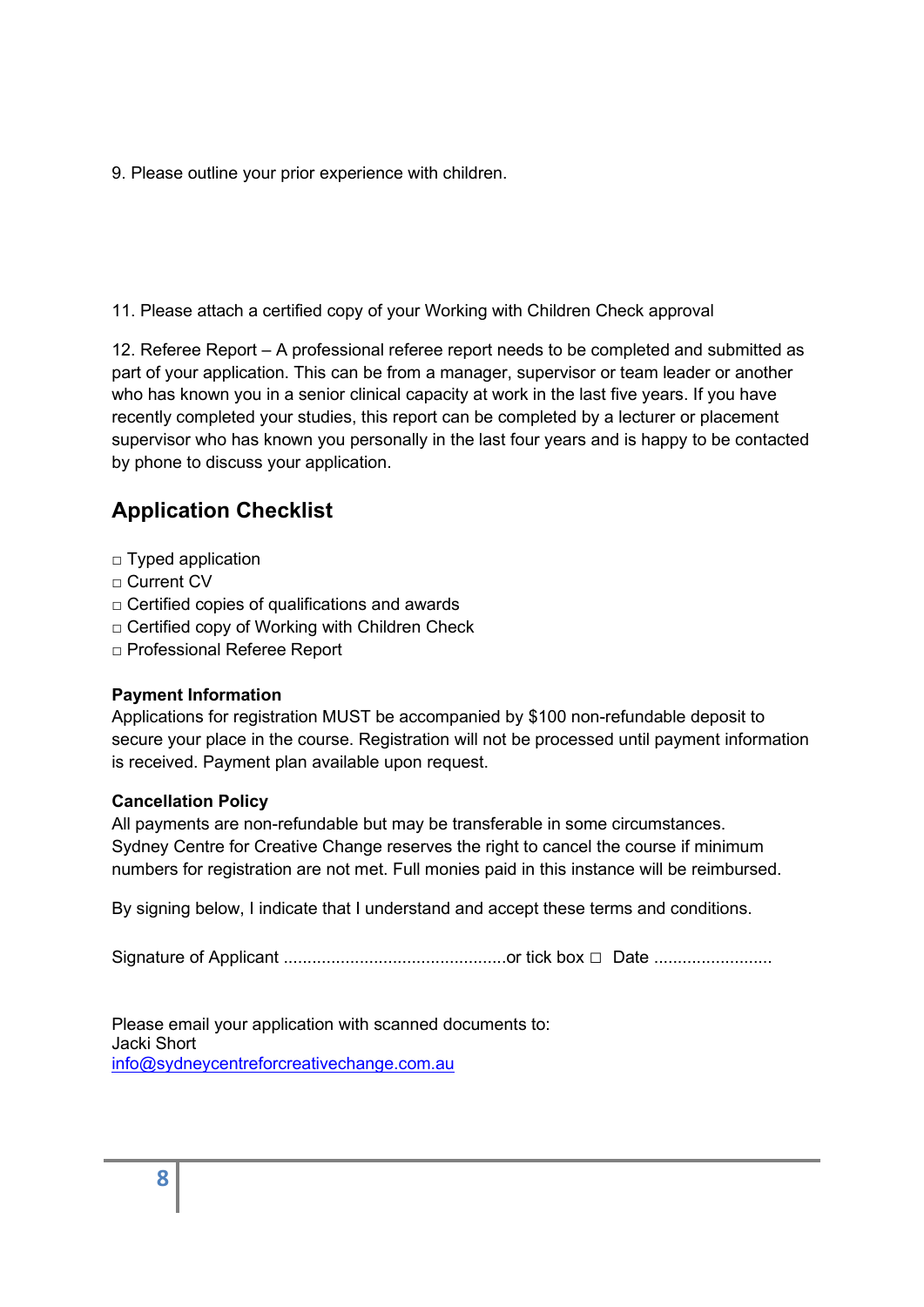

# **Professional Referee Report**

# **Applicant's Details (Applicant to complete)**

Name:

Address:

Telephone Number:

Email Address:

# **Referee's Details (Referee to complete)**

Name:

Job Title/Professional Role:

Name of Workplace:

Telephone Number:

Email Address:

## **Report Questions**

- 1. In what capacity have you known the course applicant?
- 2. For what period of time have you known them? (Please specify years, eg. 2010 – 2022)
- 3. Please indicate how suitable a candidate the applicant would be in working in a counselling capacity with children and young people?

□Unsuitable □Moderately Suitable □Highly Suitable

Comments: